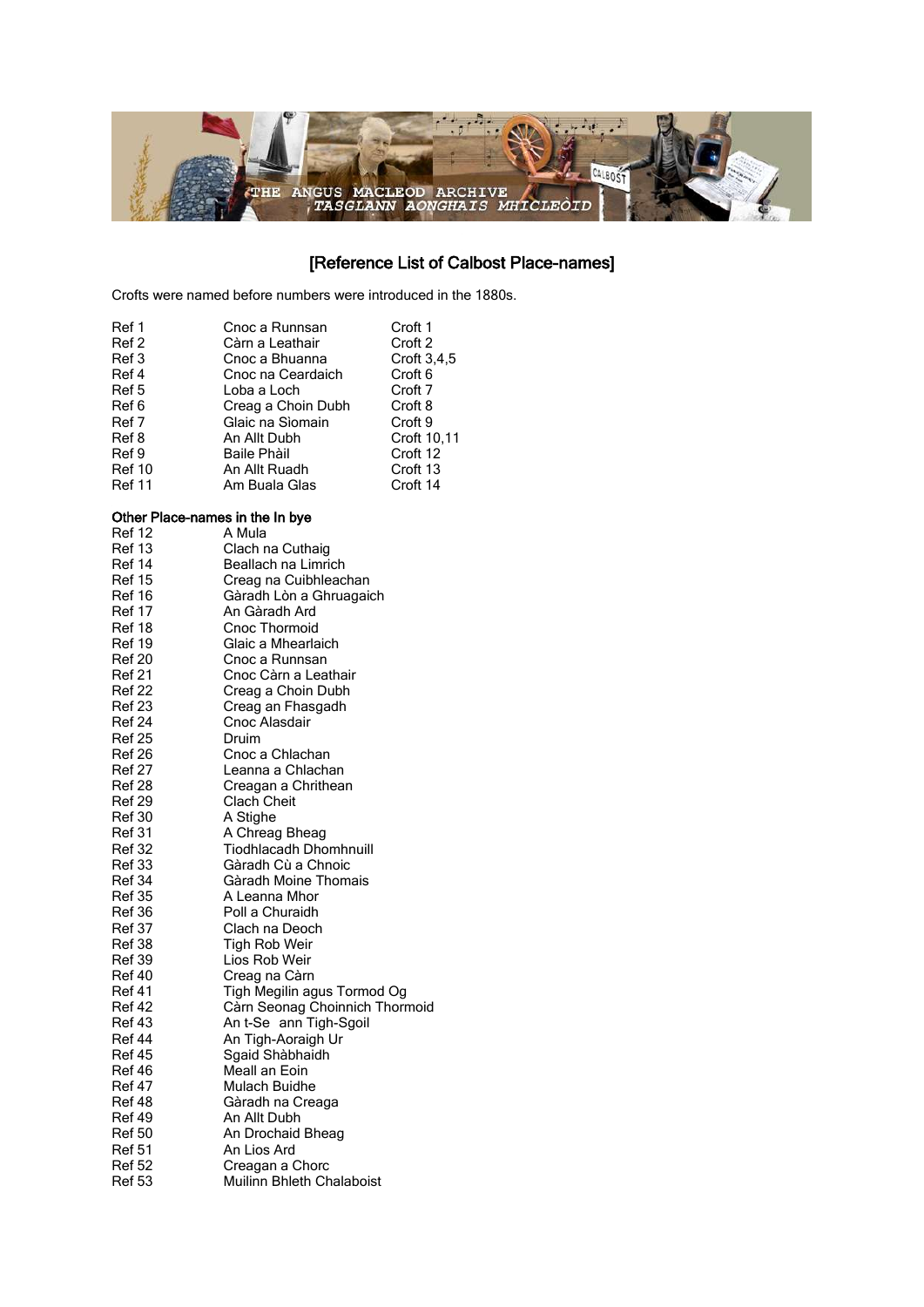| <b>Ref 54</b><br><b>Ref 55</b><br><b>Ref 56</b><br><b>Ref 57</b><br><b>Ref 58</b><br><b>Ref 59</b><br>Ref 60<br>Ref 61<br><b>Ref 62</b><br><b>Ref 63</b><br>Ref 64<br><b>Ref 65</b> | Amhainn na Muile<br>An Drochaid Mhor<br>A Mhuile Ur<br>An Allt Ruadh<br>A Loch Fheoir<br>Amhainn Mhirkibhat<br>Loch Dubh<br>Ath Thormoid Choinnich<br>Ath Ian Sheoc<br>Ath Mhurchaidh Mhic Goil ic Thormoid<br><b>Extension of Village Northwards</b><br><b>Extension of Village Westwards</b> |
|-------------------------------------------------------------------------------------------------------------------------------------------------------------------------------------|------------------------------------------------------------------------------------------------------------------------------------------------------------------------------------------------------------------------------------------------------------------------------------------------|
| <b>Shoreline Place-names</b>                                                                                                                                                        |                                                                                                                                                                                                                                                                                                |
| Ref 66                                                                                                                                                                              | Mol na Bràithrean                                                                                                                                                                                                                                                                              |
| <b>Ref 67</b>                                                                                                                                                                       | Muilinn Mol na Bràithrean                                                                                                                                                                                                                                                                      |
| <b>Ref 68</b><br>Ref 69                                                                                                                                                             | Creagan a Phìobar<br>Geodha na Calman                                                                                                                                                                                                                                                          |
| <b>Ref 70</b>                                                                                                                                                                       | A Chreag Mhor                                                                                                                                                                                                                                                                                  |
| <b>Ref 71</b>                                                                                                                                                                       | Sloc a Rudha                                                                                                                                                                                                                                                                                   |
| <b>Ref 72</b>                                                                                                                                                                       | Ursainn an t-Sloc                                                                                                                                                                                                                                                                              |
| <b>Ref 73</b>                                                                                                                                                                       | Leac a Cheirean                                                                                                                                                                                                                                                                                |
| <b>Ref 74</b>                                                                                                                                                                       | Gob Rudha na Greaga Mhor                                                                                                                                                                                                                                                                       |
| <b>Ref 75</b>                                                                                                                                                                       | Càrn an Imidh                                                                                                                                                                                                                                                                                  |
| Ref 76<br><b>Ref 77</b>                                                                                                                                                             | Geodha na Biadhtadh<br>Sgeir Geodha na h-Eigheachd                                                                                                                                                                                                                                             |
| <b>Ref 78</b>                                                                                                                                                                       | Geodha na h-Eigheachd                                                                                                                                                                                                                                                                          |
| <b>Ref 79</b>                                                                                                                                                                       | Cùl na Creaga Ruaidh                                                                                                                                                                                                                                                                           |
| Ref 80                                                                                                                                                                              | Gob na Creaga Ruaidh                                                                                                                                                                                                                                                                           |
| <b>Ref 81</b>                                                                                                                                                                       | Creag Mhurchaidh                                                                                                                                                                                                                                                                               |
| Ref 82                                                                                                                                                                              | Ceann Garbh a Ghò                                                                                                                                                                                                                                                                              |
| Ref 83                                                                                                                                                                              | Uaigh Cailleach a Ghò                                                                                                                                                                                                                                                                          |
| <b>Ref 84</b>                                                                                                                                                                       | Mol a Ghò                                                                                                                                                                                                                                                                                      |
| <b>Ref 85</b><br><b>Ref 86</b>                                                                                                                                                      | Eilean a Ghò<br>Tighean Saillidh (2)                                                                                                                                                                                                                                                           |
| Ref 87                                                                                                                                                                              | Ath Chelp (Kelp Kilns)                                                                                                                                                                                                                                                                         |
| Ref 88                                                                                                                                                                              | <b>Camus Chalaboist</b>                                                                                                                                                                                                                                                                        |
| <b>Ref 89</b>                                                                                                                                                                       | An Gò Ruadh                                                                                                                                                                                                                                                                                    |
| <b>Ref 90</b>                                                                                                                                                                       | Clach Mhor a Ghò                                                                                                                                                                                                                                                                               |
| Ref 91                                                                                                                                                                              | Am Bealach Glas                                                                                                                                                                                                                                                                                |
| <b>Ref 92</b>                                                                                                                                                                       | Sgeir na Sappar                                                                                                                                                                                                                                                                                |
| <b>Ref 93</b><br>Ref 94                                                                                                                                                             | Leac na Buithidinn<br>An Clachan                                                                                                                                                                                                                                                               |
| Ref 95                                                                                                                                                                              | Bun an Uisge                                                                                                                                                                                                                                                                                   |
| Ref 96                                                                                                                                                                              | Lamraig                                                                                                                                                                                                                                                                                        |
| <b>Ref 97</b>                                                                                                                                                                       | Sgeir Mhor                                                                                                                                                                                                                                                                                     |
| Ref 98                                                                                                                                                                              | Sgeir Bheag                                                                                                                                                                                                                                                                                    |
| <b>Ref 99</b>                                                                                                                                                                       | An Geodha                                                                                                                                                                                                                                                                                      |
| <b>Ref 100</b>                                                                                                                                                                      | Geodha an Duileasg a Stigh                                                                                                                                                                                                                                                                     |
| <b>Ref 101</b>                                                                                                                                                                      | Geodha an Duileasg a Muigh                                                                                                                                                                                                                                                                     |
| <b>Ref 102</b><br><b>Ref 103</b>                                                                                                                                                    | An Geopan<br>An Caradh Buidhe                                                                                                                                                                                                                                                                  |
| <b>Ref 104</b>                                                                                                                                                                      | An Gob Glas                                                                                                                                                                                                                                                                                    |
| Ref 105                                                                                                                                                                             | Creag Alasdair Aonghais                                                                                                                                                                                                                                                                        |
| <b>Ref 106</b>                                                                                                                                                                      | Gob Creag an Toill                                                                                                                                                                                                                                                                             |
| <b>Ref 107</b>                                                                                                                                                                      | Càrn Toll                                                                                                                                                                                                                                                                                      |
| <b>Ref 108</b>                                                                                                                                                                      | Creag an Uillt                                                                                                                                                                                                                                                                                 |
| <b>Ref 109</b>                                                                                                                                                                      | An Loing                                                                                                                                                                                                                                                                                       |
| <b>Ref 110</b>                                                                                                                                                                      | Geodha Bheag na Loing                                                                                                                                                                                                                                                                          |
| <b>Ref 111</b><br><b>Ref 112</b>                                                                                                                                                    | Stac an Fhir Mhaol<br>Creag Dhonnachadh                                                                                                                                                                                                                                                        |
| <b>Ref 113</b>                                                                                                                                                                      | Gob Leac Bheag                                                                                                                                                                                                                                                                                 |
| <b>Ref 114</b>                                                                                                                                                                      | Gormaig                                                                                                                                                                                                                                                                                        |
| <b>Ref 115</b>                                                                                                                                                                      | Leac Gormaig                                                                                                                                                                                                                                                                                   |
| <b>Ref 116</b>                                                                                                                                                                      | Uiseal                                                                                                                                                                                                                                                                                         |
| <b>Ref 117</b>                                                                                                                                                                      | Gob Leac Mhor                                                                                                                                                                                                                                                                                  |
| <b>Ref 118</b>                                                                                                                                                                      | An Corran                                                                                                                                                                                                                                                                                      |
| <b>Ref 119</b>                                                                                                                                                                      | Stac na Sgarbh                                                                                                                                                                                                                                                                                 |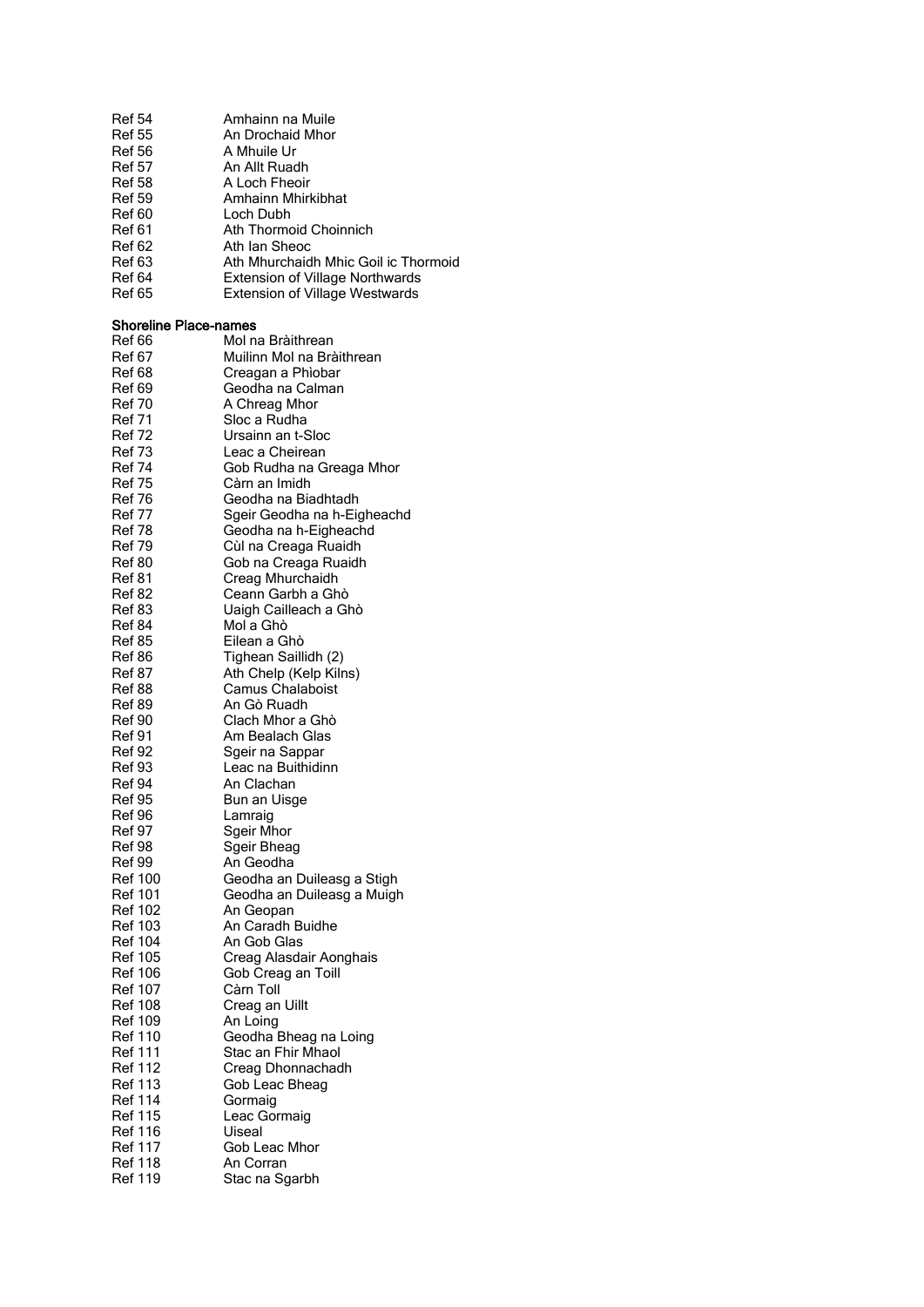| Ref 120        | Geodha Dubh Stac na Sgarbh |
|----------------|----------------------------|
| <b>Ref 12</b>  | An Creagan Ruadh           |
| <b>Ref 122</b> | Mol an Fich                |
| Ref 123        | Chàrnaich                  |
| <b>Ref 124</b> | A Chreag Fhraoich          |
| <b>Ref 125</b> | A Chàrnaich Mhor           |
| <b>Ref 126</b> | Creag Neill                |
| <b>Ref 127</b> | Leabaidh an Uamha          |
| Ref 128        | Gob Glas                   |
| <b>Ref 129</b> | Geodha Glas a Muigh        |
| Ref 130        | Sgeir a Chailleach         |
| Ref 131        | Geodha Glas a Stigh        |
| <b>Ref 132</b> | Mol Lite Sithinn           |
| Ref 133        | Geodha Ròn                 |
| <b>Ref 134</b> | Geodha na Calman           |
| <b>Ref 135</b> | Creag Choinnich            |
| <b>Ref 136</b> | Clach Uilleam              |
| <b>Ref 13</b>  | Loch Odhairn (Loch Gravir) |
|                |                            |

## Rudha na Creaga Mor Place-names

| Ref 138        | Rudha na Creaga Mor                  |
|----------------|--------------------------------------|
| <b>Ref 139</b> | Sìthean Rudha na Creaga Mor          |
| <b>Ref 140</b> | Ord an Fhionnaidh                    |
| <b>Ref 141</b> | Druim na Creaga Ruadh                |
| <b>Ref 142</b> | A Leathad Dubh                       |
| <b>Ref 143</b> | Sìthean Loch na Learg Ruaidh         |
| <b>Ref 144</b> | Blàr a Rudha                         |
| <b>Ref 145</b> | A Ghlaic Mhor                        |
| <b>Ref 146</b> | Sìthean Mol na Bràithrean            |
| <b>Ref 147</b> | Loch na Buala Dubh                   |
| <b>Ref 148</b> | Allt Loch na Buala Dubh              |
| <b>Ref 149</b> | Loch a Ghruagaich                    |
| <b>Ref 150</b> | Allt Loch a Ghruagaich               |
| <b>Ref 151</b> | Loch na Learg Ruadh                  |
| Ref 152        | Feadan Loch na Learg Ruadh           |
| <b>Ref 153</b> | Bràigh a Ghò                         |
| <b>Ref 154</b> | Bràigh Mol na Bràithrean             |
| <b>Ref 155</b> | <b>Buala Chalaboist</b>              |
| <b>Ref 156</b> | An Càrn Fheoir                       |
| <b>Ref 157</b> | Faing Seann Tigh Mhurchaidh Aonghais |
|                |                                      |

## Rudha Iosal Place-names

| Ref 158 | Rudha losal                |
|---------|----------------------------|
| Ref 159 | Meall an Eoin              |
| Ref 160 | A Leathad Chloich          |
| Ref 161 | Loch na Craoibh            |
| Ref 162 | Sìthean Loch na Craoibh    |
| Ref 163 | Allt Loch na Craoibh       |
| Ref 164 | Gleann a Chreagan Ruaidh   |
| Ref 165 | Sìthean Creag Dhonnachaidh |
| Ref 166 | An Allt Dubh               |
| Ref 16  | An Corran Ulbhaidh         |
| Ref 168 | Uamha na Gleadhraith       |
| Ref 169 | A Chàrnach Bheag           |

#### Druim na Caorach Place-names

| <b>Ref 170</b> | Druim na Caorach           |
|----------------|----------------------------|
| <b>Ref 171</b> | Loch na Learg              |
| <b>Ref 172</b> | Bealach a Bhraghad         |
| <b>Ref 173</b> | Sìthean Bealach a Bhraghad |
| <b>Ref 174</b> | Airigh Bealach a Bhraghad  |
| <b>Ref 175</b> | Gleann Sligeachan          |
| <b>Ref 176</b> | Sìthean Gleann Sligeachan  |
| <b>Ref 177</b> | Gil Dubh                   |
| <b>Ref 178</b> | Loch na h-Airigh           |
| <b>Ref 179</b> | An Allt Tarsuinn           |
| <b>Ref 180</b> | Cnoc a Bhlàr               |
| <b>Ref 181</b> | Cnoc Glas Loch na Mnatha   |
|                |                            |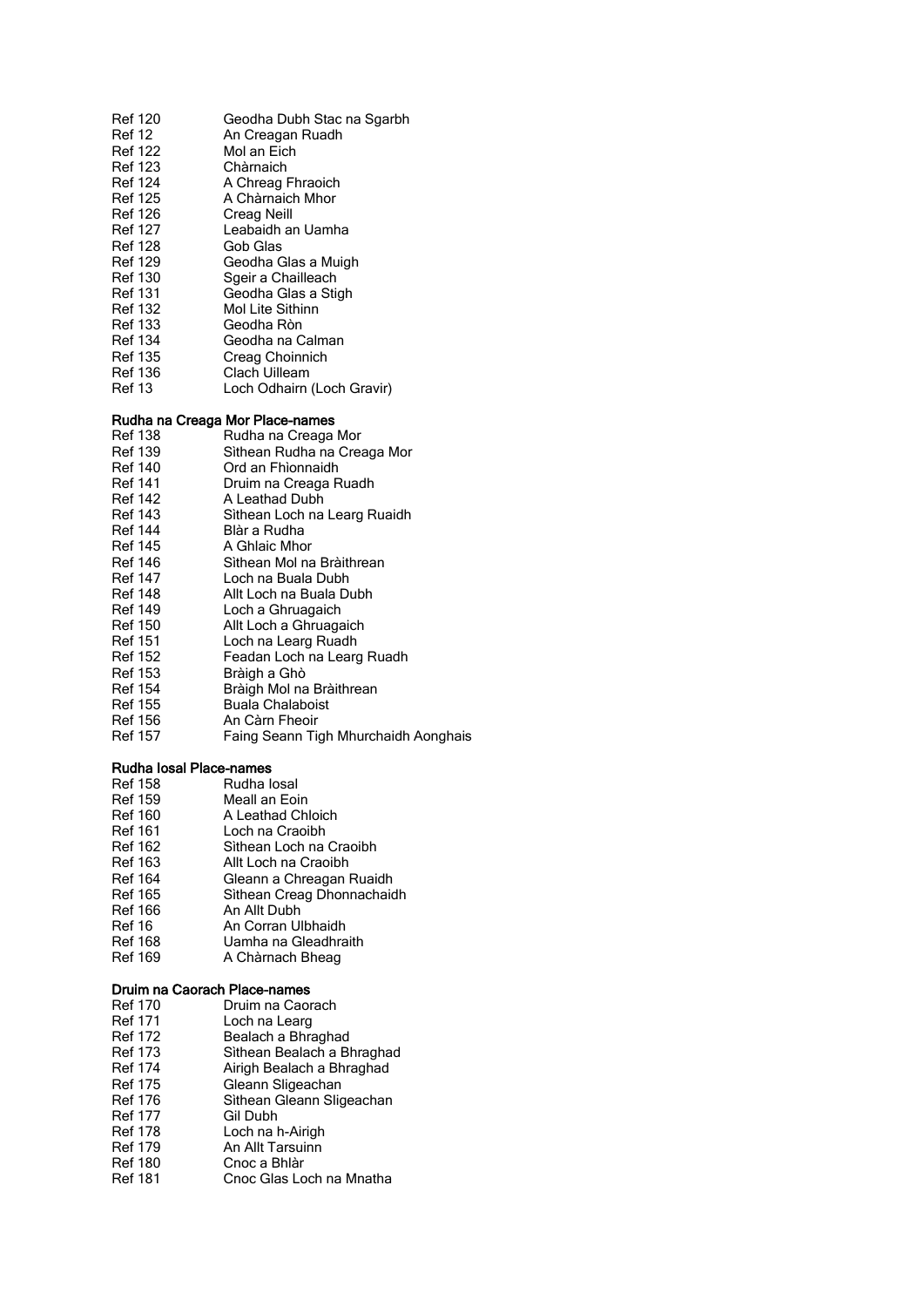| Ref 182<br><b>Ref 183</b><br>Ref 184<br><b>Ref 185</b><br><b>Ref 186</b><br>Ref 187<br>Ref 188<br><b>Ref 189</b> | Loch na Mnatha<br>Sgolt na Creaga<br>Corra Sleibh<br>Am Bealach Bàn<br>Druim na Creaga Fhraoich<br>Sìthean Bid na Fiadh<br>Gàradh Bid na Fiadh<br>Loch Lite Sithean |
|------------------------------------------------------------------------------------------------------------------|---------------------------------------------------------------------------------------------------------------------------------------------------------------------|
| Ref 190<br>Ref 191                                                                                               | Allt Lite Sìthean<br>Loch Dubh                                                                                                                                      |
| Ref 192<br><b>Ref 193</b>                                                                                        | Loch na Faing<br>Baile Phàil (2 Houses)                                                                                                                             |
| Catisbhal Place-names                                                                                            |                                                                                                                                                                     |
| Ref 194                                                                                                          | Cnoc Chatisbhal                                                                                                                                                     |
| Ref 195                                                                                                          | Loch Beag Chatisbhal                                                                                                                                                |
| Ref 196                                                                                                          | Allt Loch Chatisbhal                                                                                                                                                |
| <b>Ref 197</b>                                                                                                   | Gàradh Chatisbhal                                                                                                                                                   |
| Ref 198                                                                                                          | Loch na Bàgh Riabhaich                                                                                                                                              |
| Ref 199                                                                                                          | Druim Loch na Bàgh Riabhaich                                                                                                                                        |
| <b>Ref 200</b>                                                                                                   | An Airigh Riabhaich                                                                                                                                                 |
| <b>Ref 201</b>                                                                                                   | Loch Fheoir Airigh Phadruig                                                                                                                                         |
| <b>Ref 202</b><br><b>Ref 203</b>                                                                                 | Airigh Phadruig                                                                                                                                                     |
| <b>Ref 204</b>                                                                                                   | Airigh Speireag<br>Creag Speireag                                                                                                                                   |
| <b>Ref 205</b>                                                                                                   | Lochan Sgeireach                                                                                                                                                    |
| Ref 206                                                                                                          | Creag Breac                                                                                                                                                         |
| <b>Ref 207</b>                                                                                                   | Stionnal Bheag                                                                                                                                                      |
| Ref 208                                                                                                          | Stionnal Mhor                                                                                                                                                       |
| Ref 209                                                                                                          | Loch Dubh Stionnal                                                                                                                                                  |
| <b>Ref 210</b>                                                                                                   | Loch Beag Stionnal                                                                                                                                                  |
| <b>Ref 211</b>                                                                                                   | Loch na h- Uaigh Thioram                                                                                                                                            |
| <b>Ref 212</b><br><b>Ref 213</b>                                                                                 | Loch Uaigh na Cloich Bàine<br>Loch a Chorra (Drained)                                                                                                               |
| <b>Ref 214</b>                                                                                                   | Gleann a Ghàradh Mhor                                                                                                                                               |
| <b>Ref 215</b>                                                                                                   | Loch Caol a Ghàradh Mhor                                                                                                                                            |
| Ref 216                                                                                                          | Loch Leathainn                                                                                                                                                      |
| <b>Ref 217</b>                                                                                                   | Loch Uachdar a Lòin                                                                                                                                                 |
| <b>Ref 218</b>                                                                                                   | Loch na Bacan                                                                                                                                                       |
| Ref 219                                                                                                          | Druim na Bacan                                                                                                                                                      |
| <b>Ref 220</b>                                                                                                   | Loch Caol                                                                                                                                                           |
| <b>Ref 221</b><br>Ref 222                                                                                        | Druim a Loch Caol<br>Loch na h-Uaighean                                                                                                                             |
| <b>Ref 223</b>                                                                                                   | Tom a Ghruagaich                                                                                                                                                    |
| <b>Ref 224</b>                                                                                                   | Duntatha Bheag                                                                                                                                                      |
| <b>Ref 225</b>                                                                                                   | Duntatha Mhor                                                                                                                                                       |
| Ref 226                                                                                                          | Loch Mor Dhuntatha                                                                                                                                                  |
| <b>Ref 227</b>                                                                                                   | Loch Beag Dhuntatha                                                                                                                                                 |
| <b>Ref 228</b>                                                                                                   | Airigh na h-Aon Oidhche                                                                                                                                             |
| Ref 229                                                                                                          | Loch Airigh na h-Aon Oidhche                                                                                                                                        |
| <b>Ref 230</b><br><b>Ref 231</b>                                                                                 | Allt Loch Airigh na h-Aon Oidhche<br>Loch na Faoileag                                                                                                               |
| <b>Ref 232</b>                                                                                                   | Eomhainn Bheag                                                                                                                                                      |
| <b>Ref 233</b>                                                                                                   | Eomhainn Mhor                                                                                                                                                       |
| <b>Ref 234</b>                                                                                                   | Loch Beag na h-Eomhainn                                                                                                                                             |
| <b>Ref 235</b>                                                                                                   | Loch Caol na h-Eomhainn                                                                                                                                             |
| <b>Ref 236</b>                                                                                                   | Sìthean Loch Caol na h-Eomhainn                                                                                                                                     |
| <b>Ref 237</b>                                                                                                   | Sìthean Biorach                                                                                                                                                     |
| <b>Ref 238</b>                                                                                                   | Cnoc na Iolairean                                                                                                                                                   |
| Ref 239                                                                                                          | Loch Fheoir                                                                                                                                                         |
| <b>Ref 240</b><br><b>Ref 241</b>                                                                                 | Làrach a Mhart<br>Cnoc na Cloich                                                                                                                                    |
| <b>Ref 242</b>                                                                                                   | Sìthean an Airgiod                                                                                                                                                  |
| <b>Ref 243</b>                                                                                                   | A Bheinn Mor                                                                                                                                                        |
| <b>Ref 244</b>                                                                                                   | Loch na Càrnan Sìoman                                                                                                                                               |
| <b>Ref 245</b>                                                                                                   | An Airigh Dubh                                                                                                                                                      |
| <b>Ref 246</b>                                                                                                   | Loch na h-Airigh Dubh                                                                                                                                               |
| <b>Ref 247</b>                                                                                                   | Allt Loch na h-Airigh Dubh                                                                                                                                          |
|                                                                                                                  |                                                                                                                                                                     |